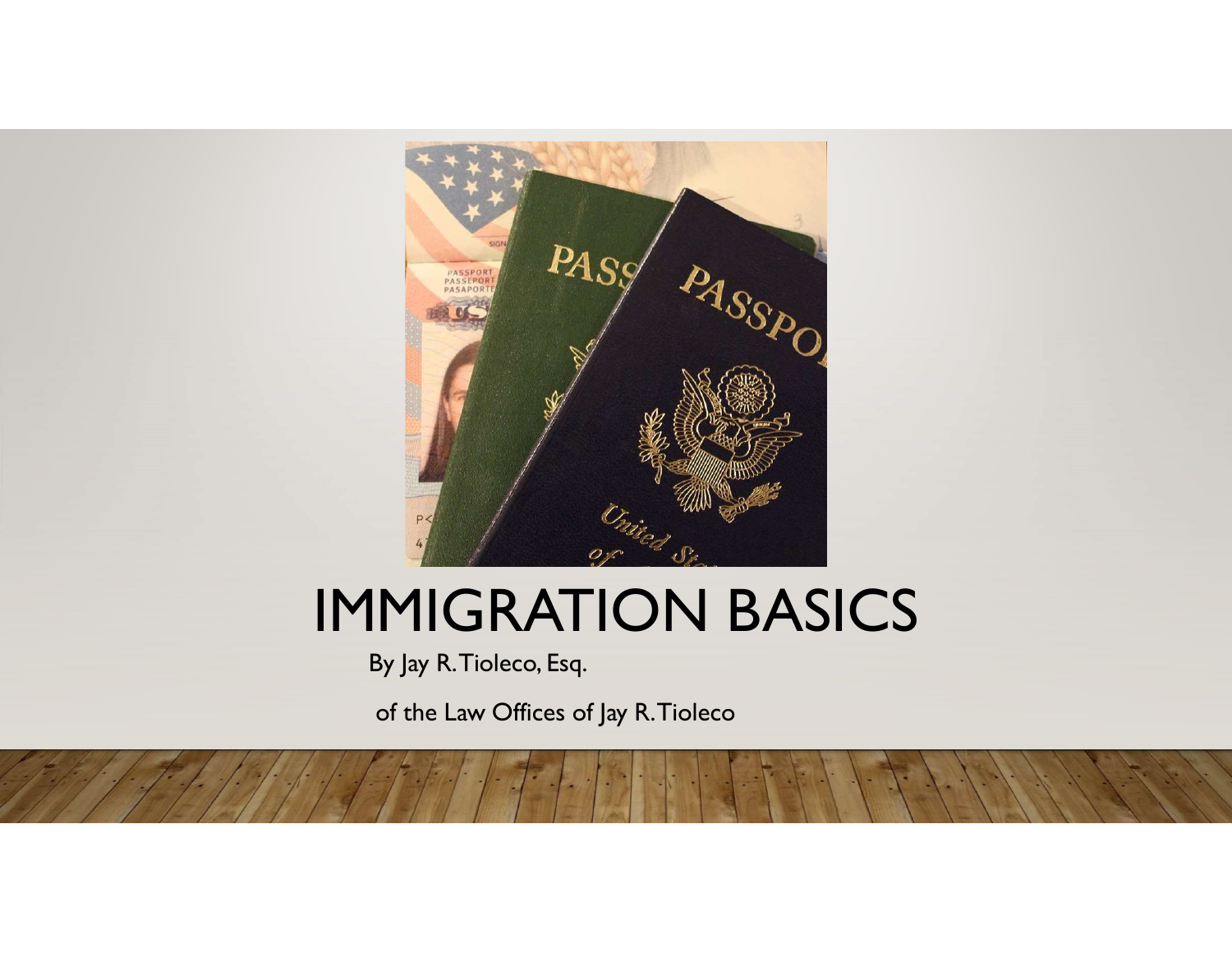# DISCLAIMER

Nothing in this presentation should be interpreted as legal advice. This presentation is intended to help a person to understand the area of law to help ask the right questions with the attorney of their choice. Your time to act may be very limited and this could substantially reduce your rights and options. YOU CAN NOT rely on anything contained here in. This information is not intended to substitute for professional legal advice and does not create an attorney-client relationship. You should accept legal advice only from a licensed legal professional with whom you have an attorney-client relationship. You should contact a lawyer in your area immediately, to assist you in any of these matters.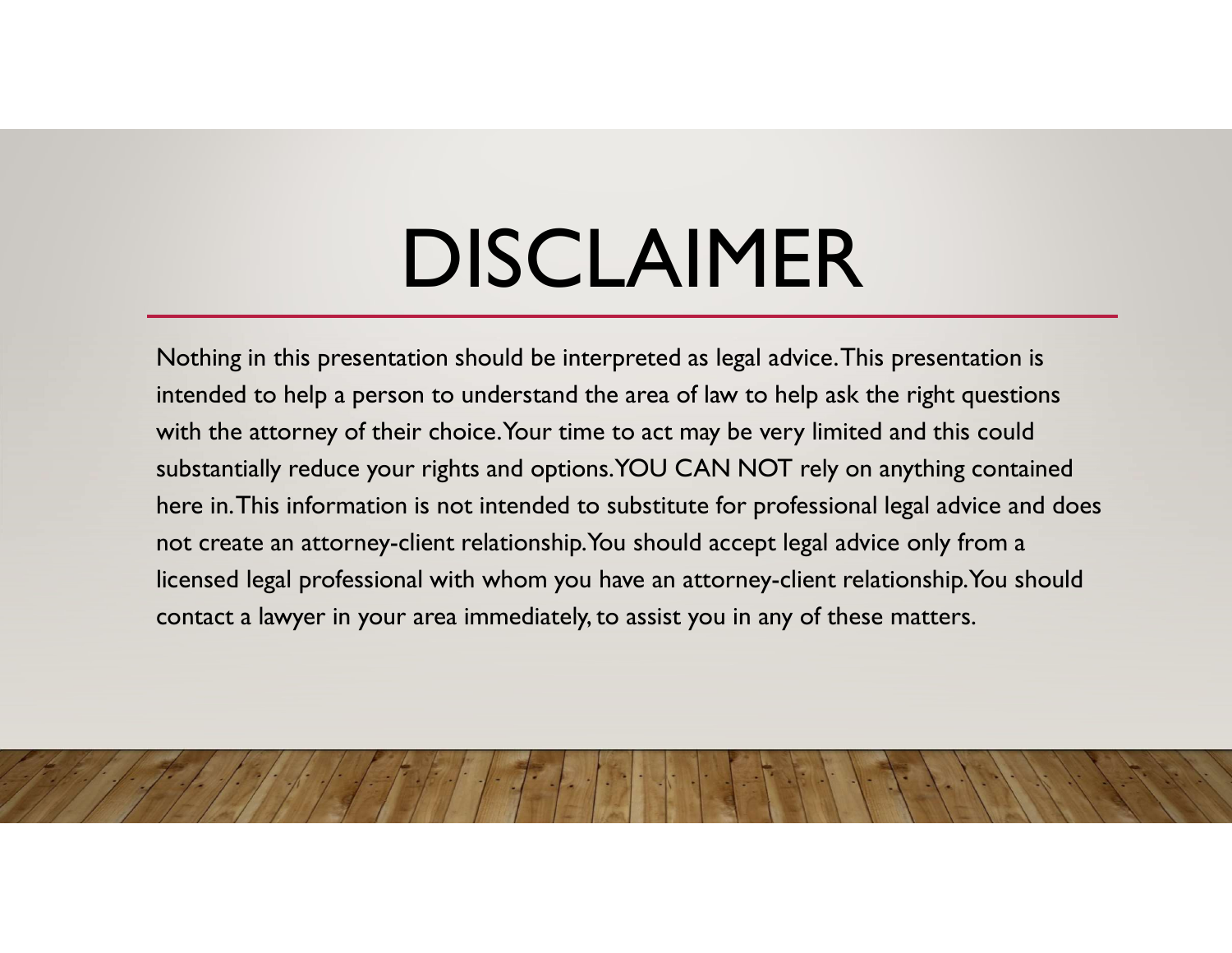### WHO IS COMING INTO THE UNITED STATES?

#### • Nonimmigrants

• Nonimmigrant visas are issued to persons with a permanent residence outside the United States but who wish to be in the U.S. on a temporary basis.

#### • Immigrants

• Immigrant visas are issued to people wishing to live permanently in the United States.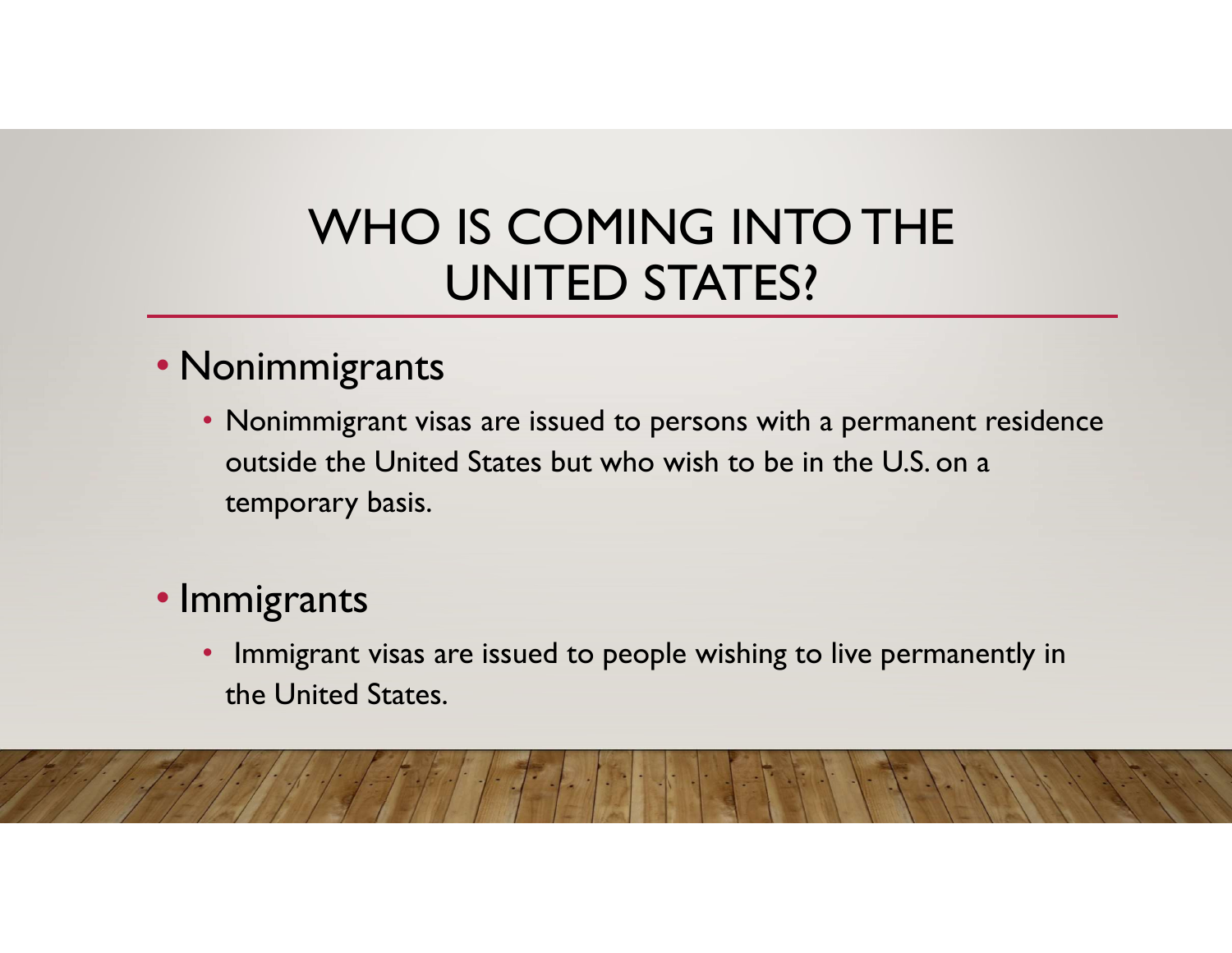# NONIMMIGRANT VISAS

- Tourists, business people, people seeking medical treatment (B1/B2 visa)
- Temporary workers (H, O, L, C visas and several others )
- Students/Cultural Exchange (J visa)
- Victims of criminal activity and human trafficking (U and T visas)

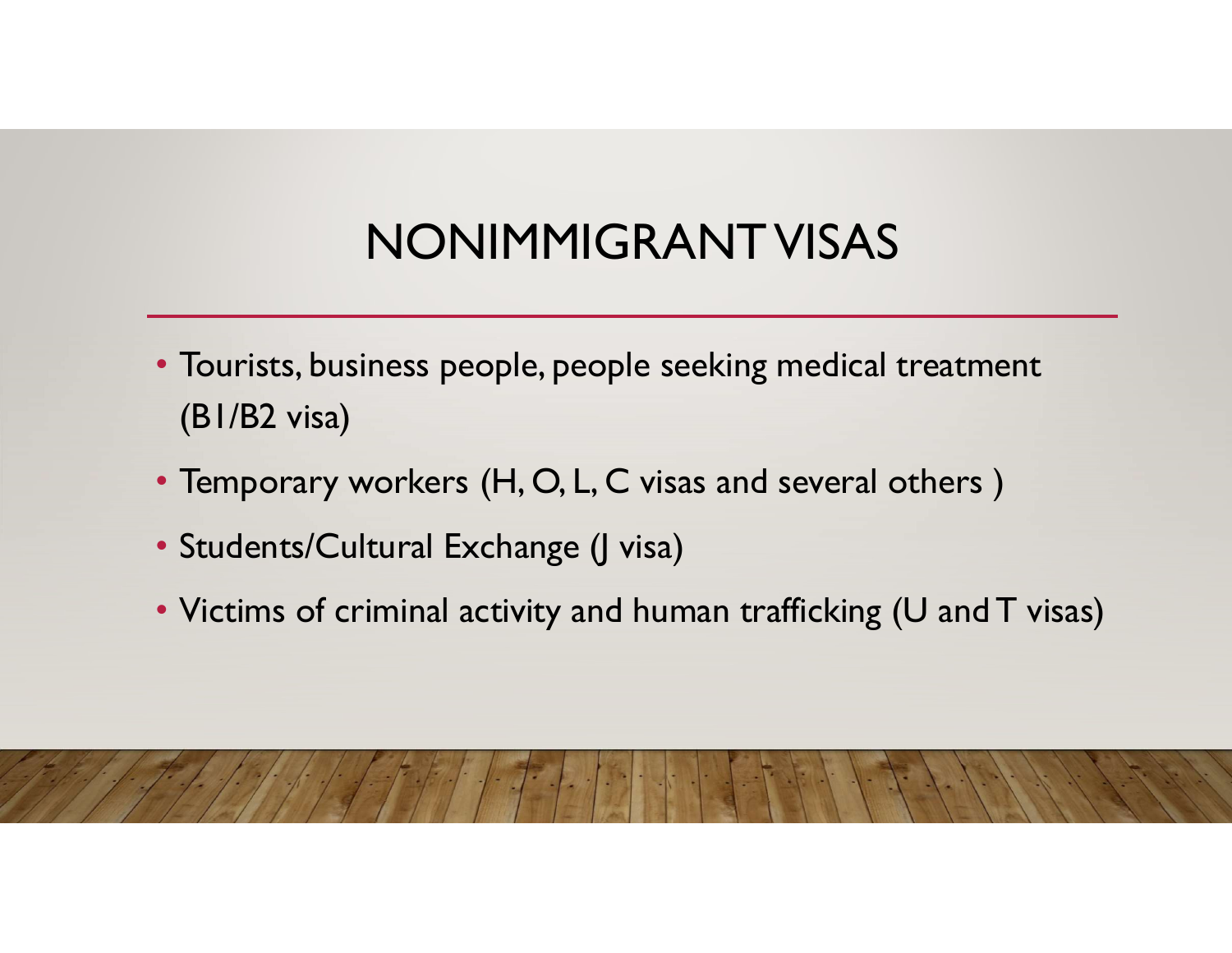# IMMIGRANT VISAS

- •Diversity Lottery
- •Returning Resident
- Employment Based
- Family Based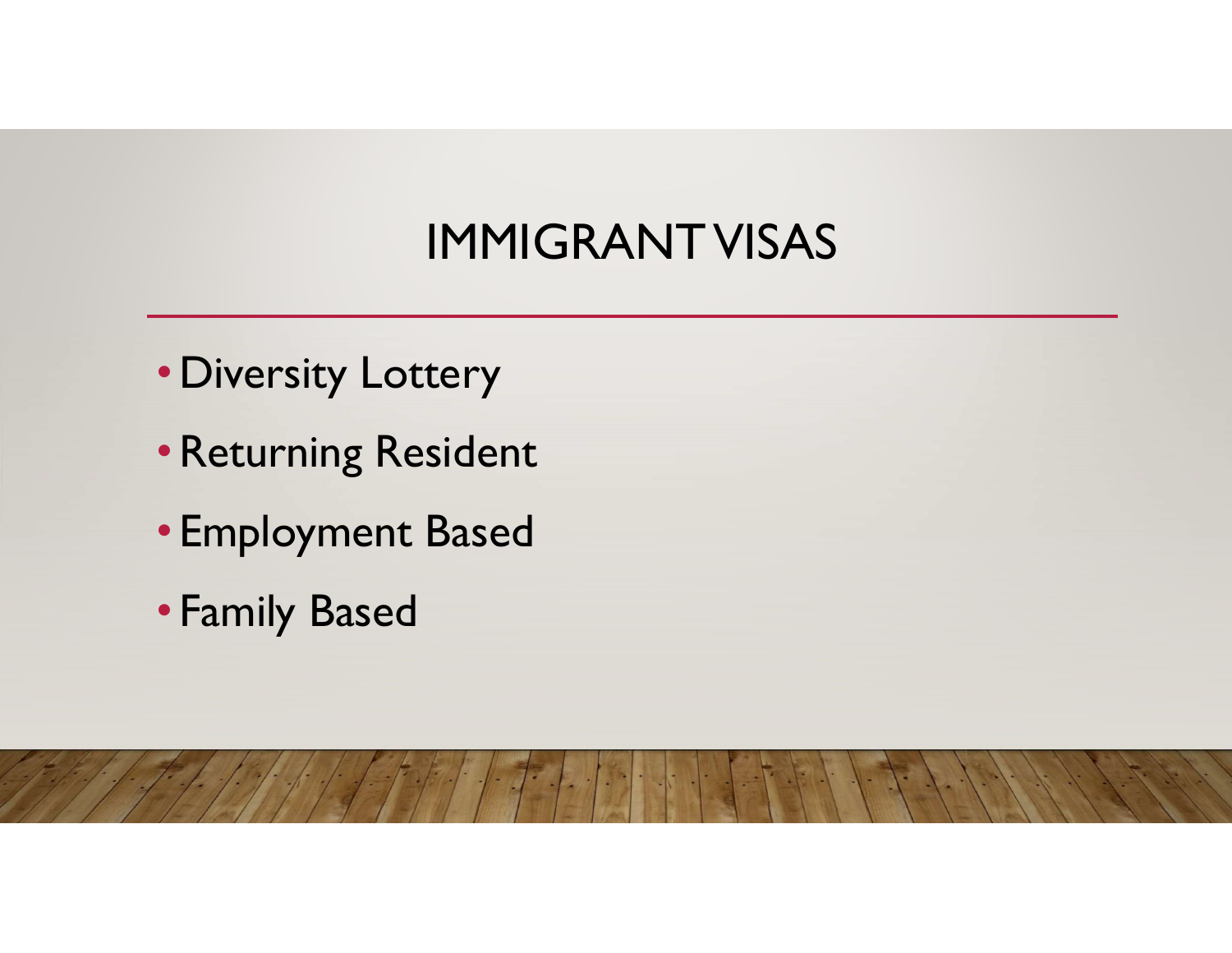# FAMILY BASED IMMIGRATION

- The prospective immigrant needs a family sponsor.
- Requirements to be a sponsor (petitioner):
	- Family relationship between sponsor and prospective immigrant
	- No age requirement to be a sponsor, BUT sponsors must sign an Affidavit of Support
	- Requirements to sign an Affidavit of Support:
		- 18 years old
		- Domicile in the U.S.
		- Need to make a enough money to support his or her family (including the immigrant)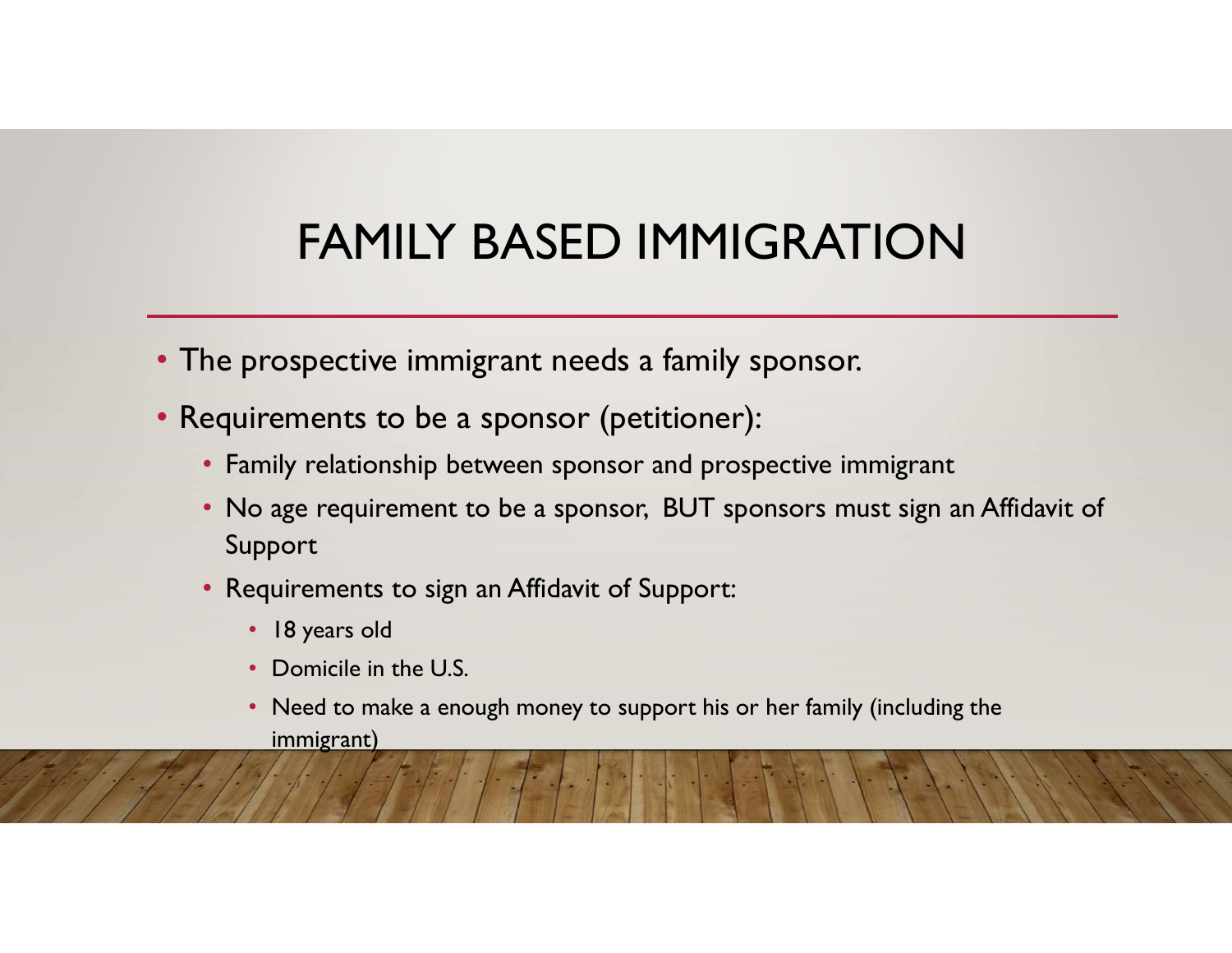# BEING A SPONSOR

- The sponsor signs a contract with the U.S. government promising that the prospective immigrant will not use certain need based public benefits (food stamps, Medi-Cal (not including emergency Medi-Cal) and other public benefits).
- If the immigrant uses certain need based public benefits, the sponsor will have to reimburse the government.
- The sponsor must show that his or her household income is equal to or higher **BEING A SPONSOR**<br>The sponsor signs a contract with the U.S. government promising that the<br>prospective immigrant will not use certain need based public benefits (food<br>stamps, Medi-Cal (not including emergency Medi-Cal) and size includes the sponsor, dependents of the sponsor, any relatives living with the sponsor, and the sponsored immigrants.)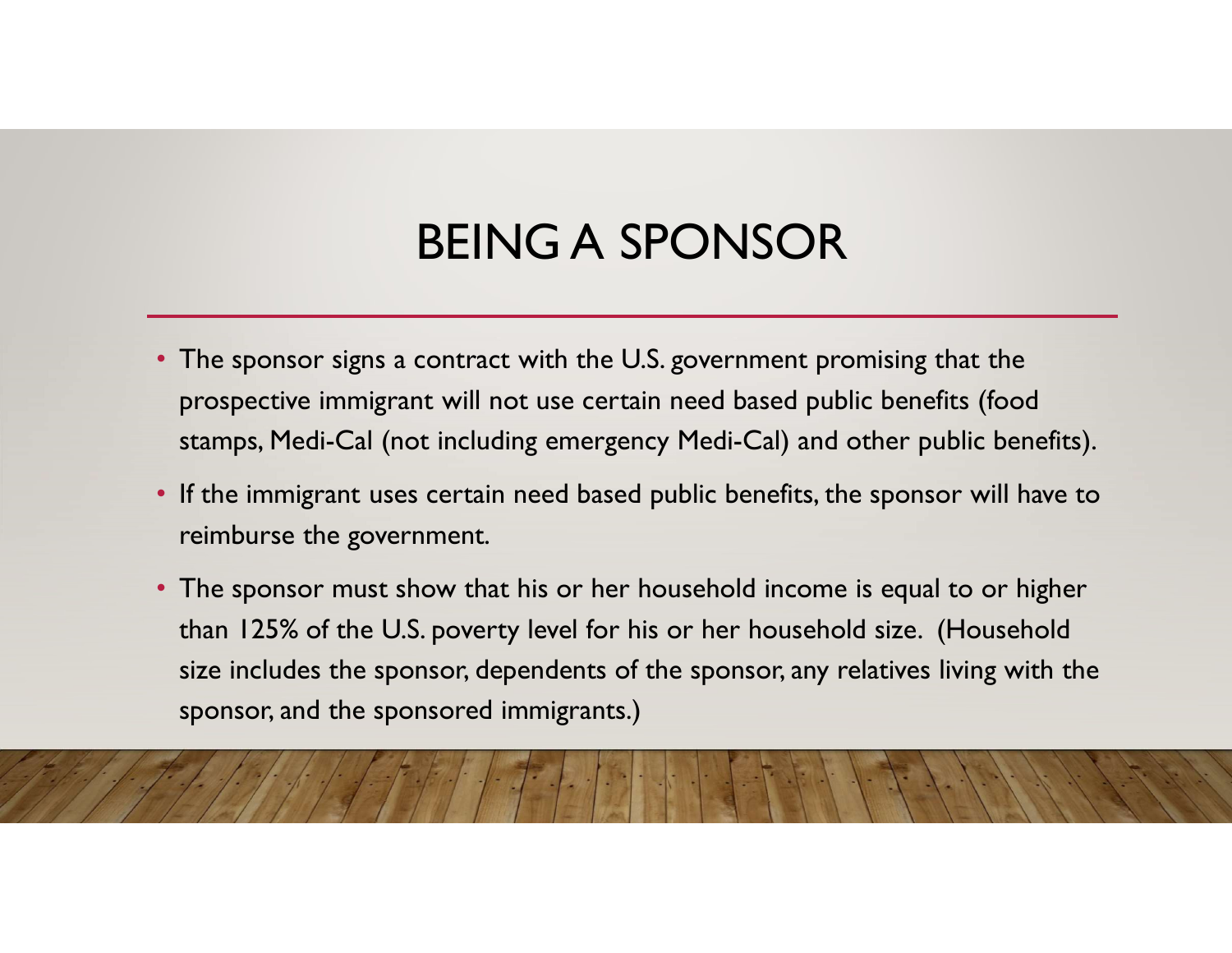

#### 2016 HHS Poverty Guidelines for Affidavit of Support

**Department of Homeland Security** U.S. Citizenship and Immigration Services

**USCIS Form I-864P** Supplement

#### 2016 HHS Poverty Guidelines\*

Minimum Income Requirements for Use in Completing Form I-864

| For the 48 Contiguous States, the District of Columbia, Puerto Rico, the U.S. Virgin Islands, |
|-----------------------------------------------------------------------------------------------|
| <b>Guam, and the Commonwealth of the Northern Mariana Islands:</b>                            |

| <b>Sponsor's Household Size</b> | 100% of HHS Poverty Guidelines*                                                                          | 125% of HHS Poverty Guidelines* |
|---------------------------------|----------------------------------------------------------------------------------------------------------|---------------------------------|
|                                 | For sponsors on active duty in the<br>U.S. Armed Forces who are petitioning<br>for their spouse or child | For all other sponsors          |
|                                 | \$16,020                                                                                                 | \$20,025                        |
|                                 | \$20,160                                                                                                 | \$25,200                        |
| 4                               | \$24,300                                                                                                 | \$30,375                        |
|                                 | \$28,440                                                                                                 | \$35,550                        |
| $\mathbf 6$                     | \$32,580                                                                                                 | \$40,725                        |
|                                 | \$36,730                                                                                                 | \$45,912                        |
| 8                               | \$40,890                                                                                                 | \$51,112                        |
|                                 | Add \$4,160 for each                                                                                     | Add \$5,200 for each            |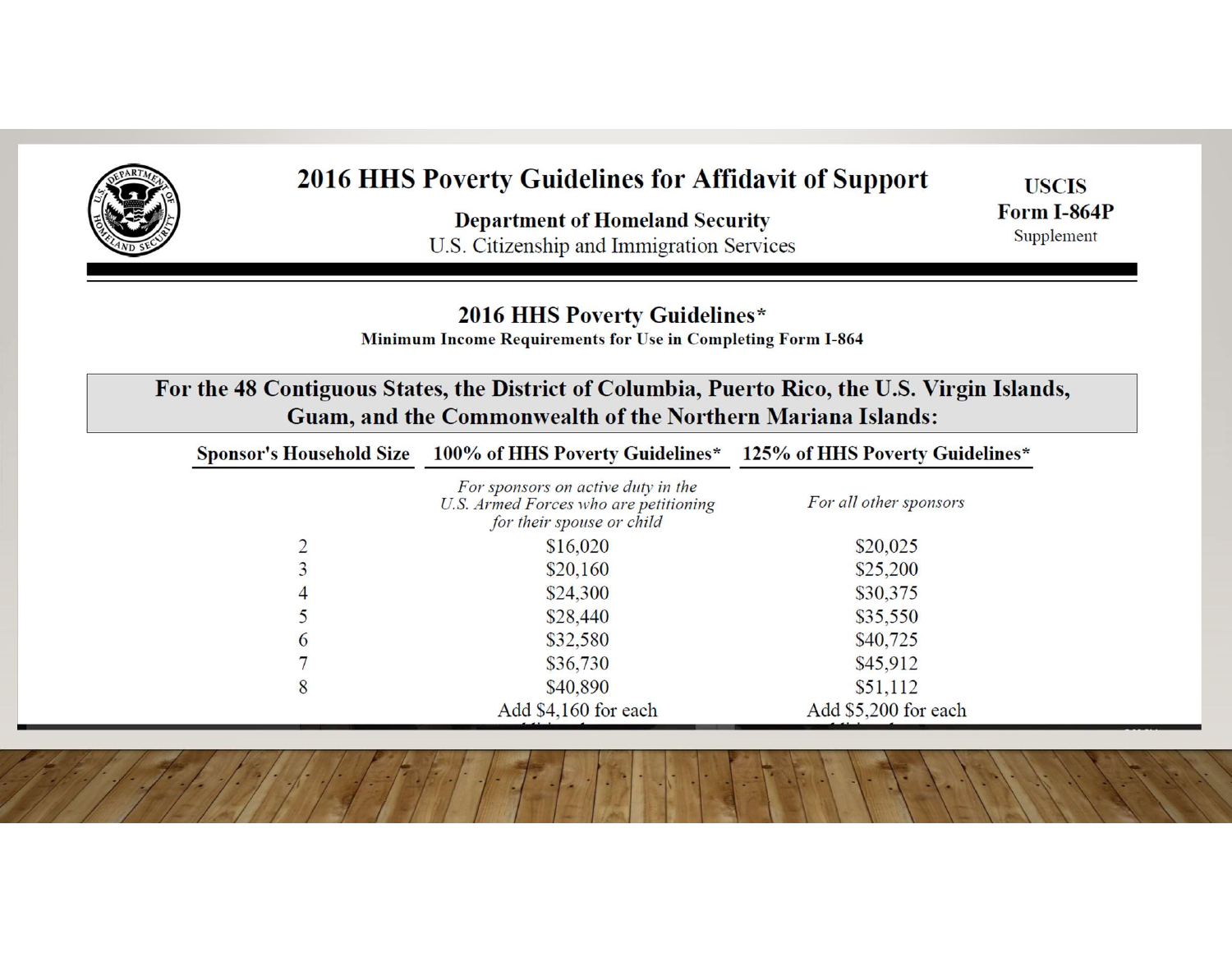# FAMILY RELATIONSHIPS

- There are limits to how many immigrants can enter the United States. Limits are determined by the family relationship category.
- There are no limits on all immediate relatives of U.S. citizens which include parents, spouses, and unmarried children under 21.
- Those who are not immediate relatives must fit under one of the categories: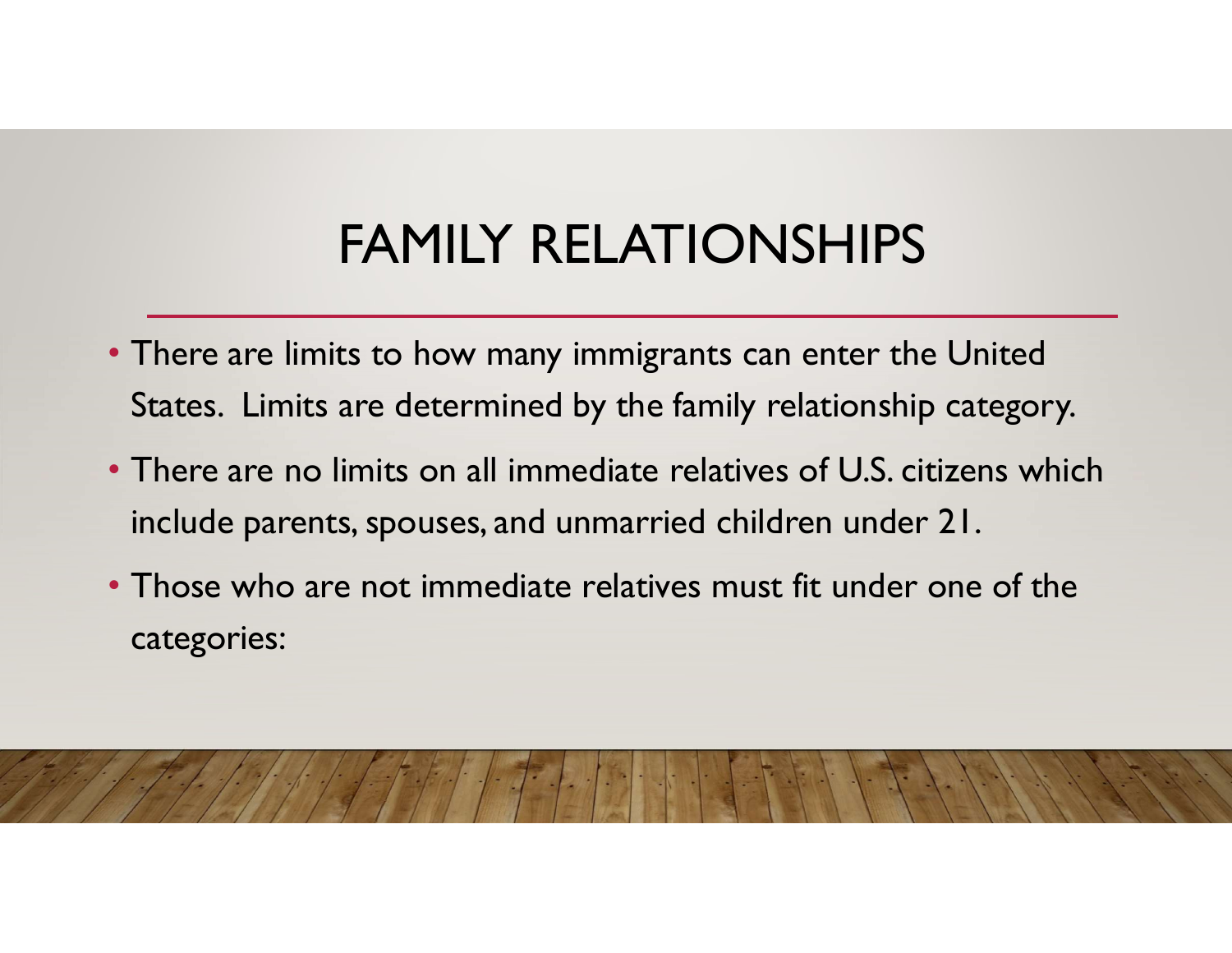#### FAMILY RELATIONSHIPS CONTINUED

- for fourth preference.
- First: (F1) Unmarried Sons and Daughters of U.S. Citizens: 23,400 plus any numbers not required<br>
First: (F1) Unmarried Sons and Daughters of U.S. Citizens: 23,400 plus any numbers not required<br>
Second: Spouses and Ch • Second: Spouses and Children, and Unmarried Sons and Daughters of Permanent Residents: 114,200, plus the number (if any) by which the worldwide family preference level exceeds 226,000, plus any unused first preference numbers: **EXAGE ARELATIONSHIPS CONTINUED**<br>Fig. (F1) Unmarried Sons and Daughters of U.S. Citizens: 23,400 plus any numbers not required<br>fourth preference.<br>4,200, plus the number (if any) by which the worldwide family preference lev
	- which 75% are exempt from the per-country limit;
	- B. (F2B) Unmarried Sons and Daughters (21 years of age or older) of Permanent Residents: 23% of the overall second preference limitation.
- Third: (F3) Married Sons and Daughters of U.S. Citizens: 23,400, plus any numbers not required by first and second preferences.
- Fourth: (F4) Brothers and Sisters of Adult U.S. Citizens: 65,000, plus any numbers not required by first three preferences.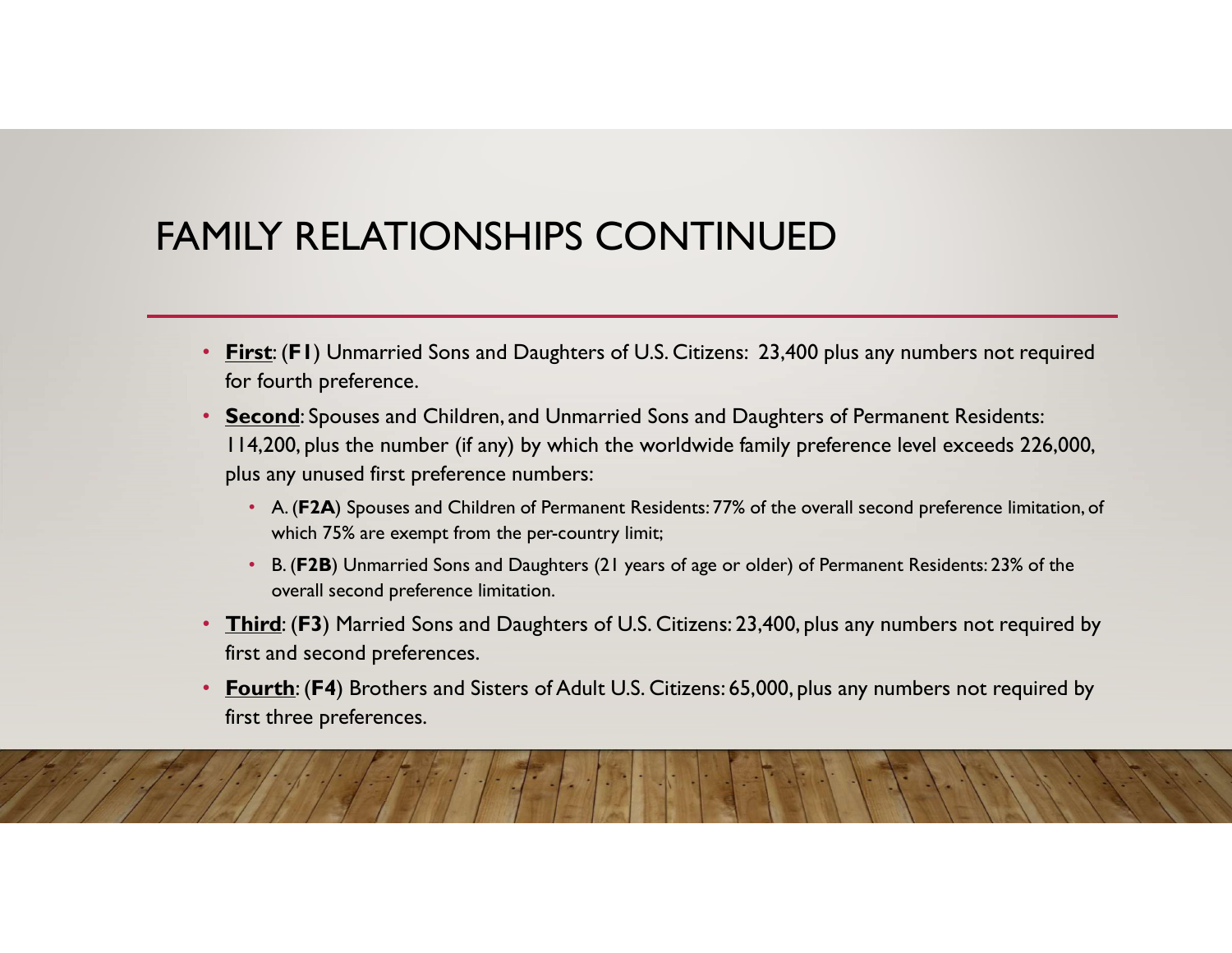#### PRIORITY DATES FOR JANUARY 2017

|                                                                                                    |                                                                        |                                 | <b>PRIORITY DATES FOR JANUARY 2017</b> |                        |                    |  |  |  |  |  |  |
|----------------------------------------------------------------------------------------------------|------------------------------------------------------------------------|---------------------------------|----------------------------------------|------------------------|--------------------|--|--|--|--|--|--|
| <b>Family-</b><br>Sponsored                                                                        | <b>All Chargeability</b><br><b>Areas Except</b><br><b>Those Listed</b> | <b>CHINA-</b> mainland<br> born | <b>INDIA</b>                           | <b>MEXICO</b>          | <b>PHILIPPINES</b> |  |  |  |  |  |  |
| FI Unmarried Sons and<br>Daughters of U.S.<br><b>Citizens</b>                                      | $01$ -Jan-II                                                           | $01$ -Jan-II                    | $01$ -Jan-II                           | 01-Jun-95              | 01-May-06          |  |  |  |  |  |  |
| F2A Spouses and<br>Children of Permanent<br><b>Residents</b>                                       | 22-Nov-15                                                              | 22-Nov-15                       | 22-Oct-15                              | 22-Oct-15              | 22-Nov-15          |  |  |  |  |  |  |
| <b>F2B Unmarried Sons</b><br>and Daughters (21<br>years of age or older)<br>of Permanent Residents | 08-Feb-11                                                              | 08-Feb-11                       | 08-Feb-11                              | $01$ -Jun-96           | 01-Feb-07          |  |  |  |  |  |  |
| F3 Married Sons and<br>Daughters of U.S.<br><b>Citizens</b>                                        | 22-Aug-05                                                              | 22-Aug-05                       | 22-Aug-05                              | 01-May-95              | 01-Jan-95          |  |  |  |  |  |  |
|                                                                                                    |                                                                        |                                 |                                        | 01-May-04<br>01-Dec-97 | 01-Apr-94          |  |  |  |  |  |  |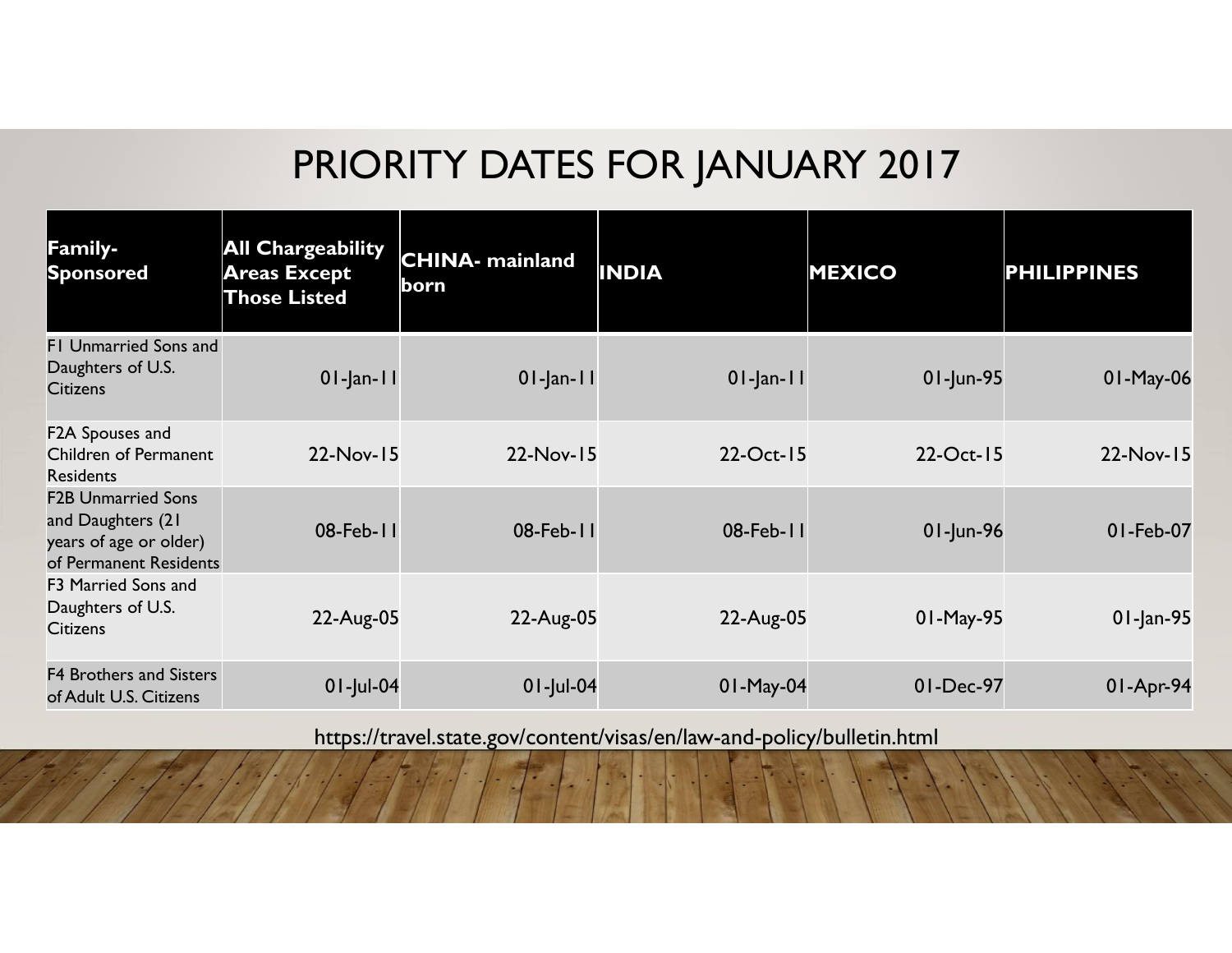#### FINAL ACTION DATE FOR JANUARY 2017

|                                                                                                           |                                                                        |                                       | FINAL ACTION DATE FOR JANUARY 2017 |               |                    |  |  |  |  |  |
|-----------------------------------------------------------------------------------------------------------|------------------------------------------------------------------------|---------------------------------------|------------------------------------|---------------|--------------------|--|--|--|--|--|
| Family-<br><b>Sponsored</b>                                                                               | <b>All Chargeability</b><br><b>Areas Except</b><br><b>Those Listed</b> | <b>CHINA-mainland</b><br><u> born</u> | <b>INDIA</b>                       | <b>MEXICO</b> | <b>PHILIPPINES</b> |  |  |  |  |  |
| FI Unmarried Sons and<br>Daughters of U.S.<br><b>Citizens</b>                                             | 08-Jan-10                                                              | 08-Jan-10                             | 08-Jan-10                          | 22-Apr-95     | 01-Oct-05          |  |  |  |  |  |
| F2A Spouses and<br>Children of Permanent<br><b>Residents</b>                                              | 22-Mar-15                                                              | 22-Mar-15                             | 22-Mar-15                          | 08-Mar-15     | 22-Mar-15          |  |  |  |  |  |
| <b>F2B Unmarried Sons and</b><br>Daughters (21 years of<br>age or older) of<br><b>Permanent Residents</b> | 08-Jun-10                                                              | 08-Jun-10                             | 08-Jun-10                          | 15-Oct-95     | 08-Apr-06          |  |  |  |  |  |
| F3 Married Sons and<br>Daughters of U.S.<br><b>Citizens</b>                                               | 01-Mar-05                                                              | 01-Mar-05                             | 01-Mar-05                          | 15-Dec-94     | 01-Sep-94          |  |  |  |  |  |
|                                                                                                           | $22$ -Jan-04                                                           | 22-Nov-03                             | 15-May-03                          | 15-May-97     | 08-Jun-93          |  |  |  |  |  |